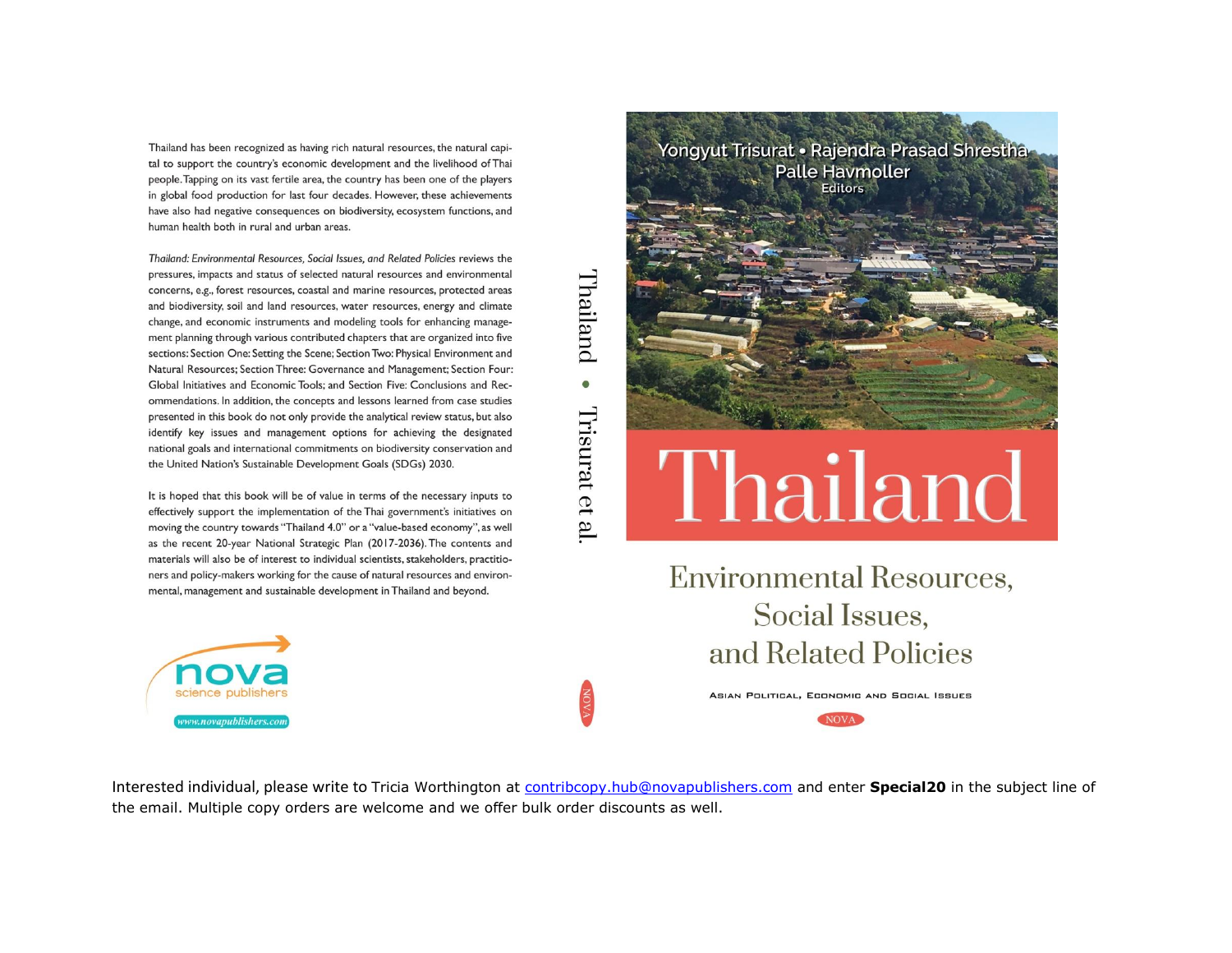## **CONTENTS**

#### **Section I Setting the Scene**

1 *Social and Policy Context of Environmental Resources in Thailand Yongyut Trisurat, Rajendra P. Shrestha and Palle Havmoller*

#### **Section II Physical Environment and Natural Resources**

- 2 **Socio-economic drivers to land use/land cover change in Nan, Thailand**  *Yongyut Trisurat, Wanchaki Arunpraparut and Hiroaki Shirakawa*
- 3 **Management of Thailand's protected areas with adaptation to a changing environment** *Yongyut Trisurat and Palle Havmoller*
- 4 **Moving towards co-existence and conservation partnership** *Supagit Vinitpornsawan and Jiraporn Teampanpong*
- 5 **Water resources management in Thailand: Challenges and opportunities** *Nawarat Krairapanond*
- 6 **Climate change and sustainable groundwater management in Thailand** *Sangam Shrestha and Phayom Saraphirom*
- 7 **Future trends in energy and climate change in Thailand** *Vanisa Surapipith and Sopitsuda Tongsopit*
- 8 **Environment and health in Thailand: Investigating epidemiological trends of three infectious diseases to infer scenarios**  *Serge Morand, Kittipong Chaisiri, Anamika Karnchanabanthoeng and Soawapak Hinjoy*

#### **Section III Governance and Management**

- 9 **Community participation in Songkhla lake watershed management** *Shimpei Iwasaki and Benchawan Teerakul*
- 10 **Adaptive integrated lake basin management – The case of the Songkhla lake basin, Thailand**

*Peter Emmanuel Cookey, Rotchanatch Darnsawasdi, Chatchai Ratanachai and Mayowa Abiodun Peter-Cookey* 

- 11 **Governance challenges for the sustainability of marine and coastal resources** *Suvaluck Satumanatpan, Patricia Moore and Sakanan Plathong*
- 12 **Institutional development of natural resources management governance: The cases of forests and lands**

*Wirongrong Duangjai and Rajendra P. Shrestha* 

13 **Climate change adaptation and women's political participation in Thailand: An analysis of transnational advocacy networks** *Peggy Spitzer Christoff and Jamie M. Sommer* 

#### **Section IV Global Initiatives and Economic Tools**

14 **IPBES scenarios and models: Filling the gaps on biodiversity conservation and ecosystem services**

*Yongyut Trisurat, Sunsanee Arunyawat and Rajendra P. Shrestha* 

15 **Society's preferences for ecosystem services from irrigated rice areas: A case study in northeast Thailand**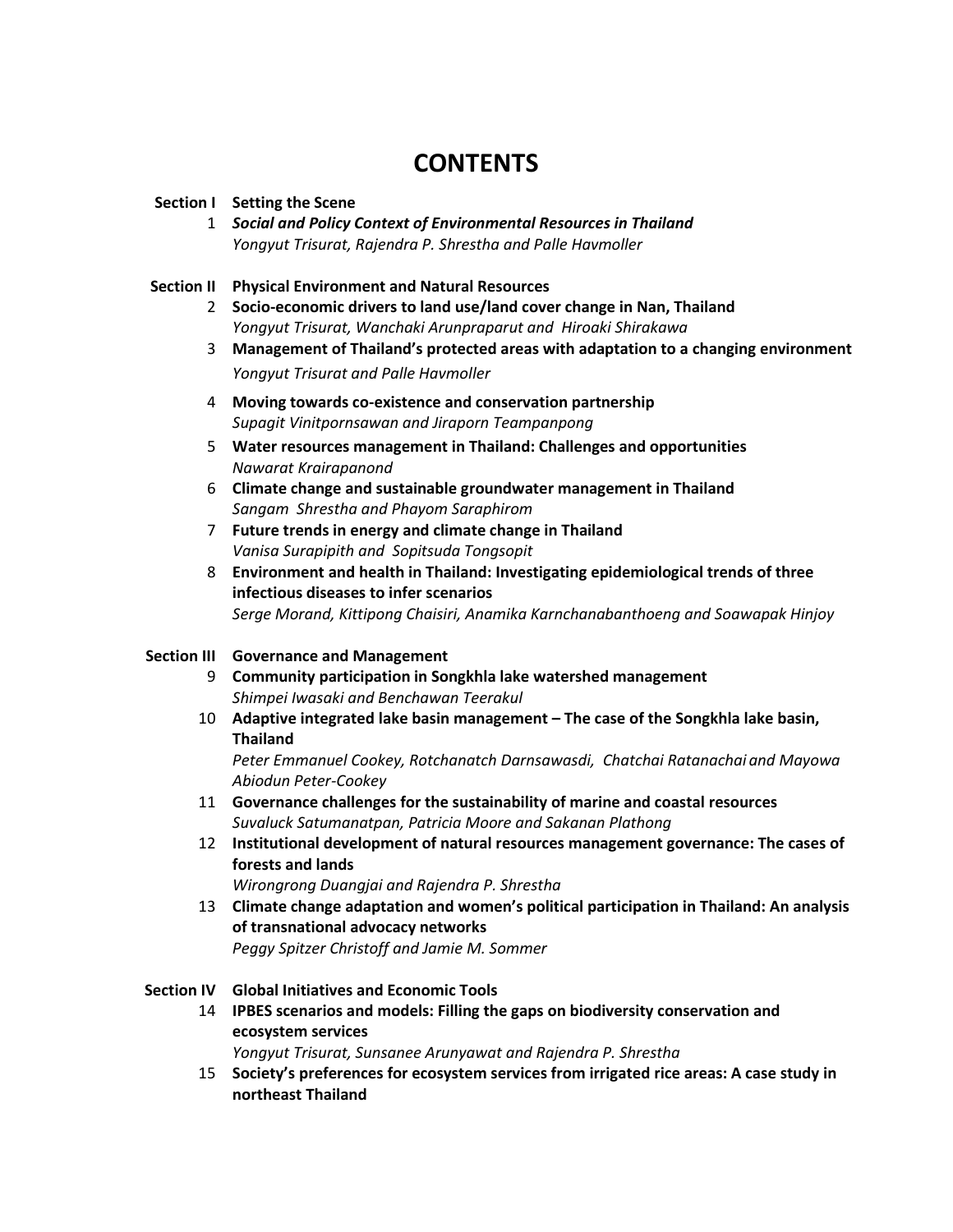*Somsak Vivithkeyoonvon, Damien Jourdain, Penporn Janekarnkij, Sylvain R. Perret and Ganesh Shivakoti* 

16 **Payment for ecosystem services scheme in the Mae Sa Watershed, Thailand**  *Udomsak Seenprachawong* 

#### **Section V Conclusions and Recommendations**

17 **Toward an effective environmental resources management in Thailand** *Yongyut Trisurat, Rajendra P. Shrestha and Palle Havmoller*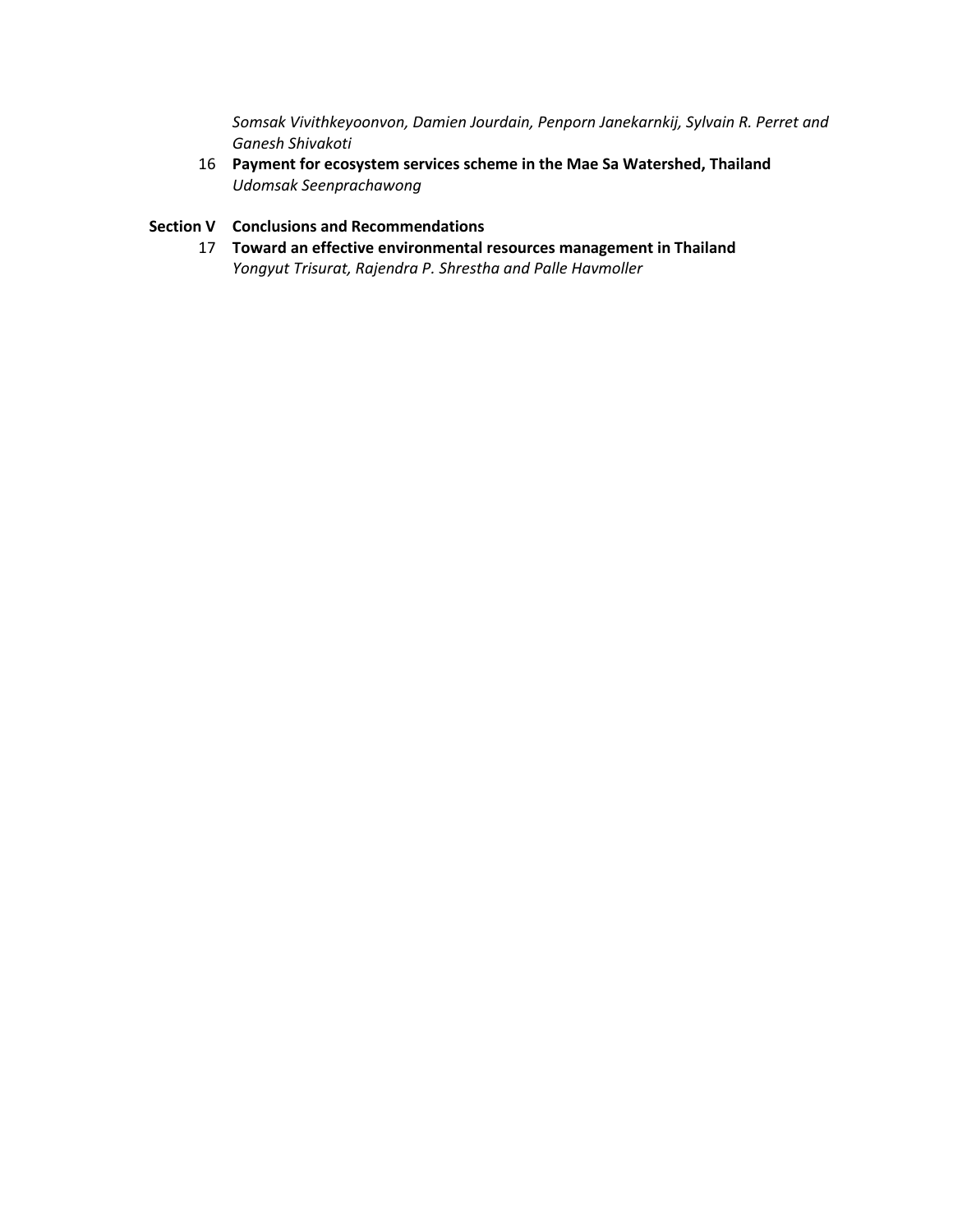### **PREFACE**

Thailand has been recognized as having one of the highest potentials for economic development among the countries of Southeast Asia. In the last four decades, the country has been rapidly transforming from an agricultural-based economy towards an industrial economy. Economic growth and urbanization have helped lift millions of people out of poverty to middle class with improved access to basic services. However, these achievements have also had negative consequences on natural capital, biodiversity, ecosystem functions, and human health. There is also growing economic inequalities and disparity in regional economic growth. The 1997 financial crisis known as "*Tom Yum Kung Syndrome*" has had a significant influence on the country's natural resources and the quality of life of its citizens both in the rural and urban areas. Forest cover of the country has declined by more than 50% during 1961-1999 and more than 40% of vertebrate species are listed as threatened species and have a high risk of extinction.

Recently, Thailand is gearing towards ""*Thailand 4.0*" or an innovative and value-based economy aiming to deal effectively with disparities and the imbalance between the environment and society. Thailand's 1997 constitution and the 2017 constitution have changed the paradigm of natural resources and environmental management in Thailand from centralized administration to decentralization by encouraging more participation at all levels, and increasing the involvement of private sectors for Corporate Social Responsibility (CSR) activities. Nevertheless, Thailand is facing several critical trends, which include 1) changing demography, lifestyles and access to basic services, 2) increasing inefficiency in the use of resources, 3) increasing vulnerability to the impacts of natural hazard and extreme events, 4) increasing environmentally related health risks, and 5) widening gaps between the rich and the poor, including middle income trap. These environmental effects and their consequences on social and economic aspects are thus unavoidable unless proper planning, and timely and appropriate mitigation actions and ancillary policies are effectively implemented.

This book entitled "*Thailand: Environmental Resources, Social Issues and Related Policies"* aims at reviewing the past and current status of selected natural resources and environment concerns, e.g., forest resources, coastal and marine resources, protected areas and biodiversity, soil and land resources, water resources, energy and climate change, economic instruments and modeling tools for environmental management, and identifying key management issues and policy options in order to safeguard natural resources in the midst of rapid, dynamic anthropogenic and environmental changes. This book follows on previous works on Thailand, i.e.: National Resources Profile published in 1988 (eds. A. Arbhabhirama, D. Phantumvanit, J. Elkington and P. Ingkasuwan) and Thailand Environmental Performance Assessment report jointly published by Department of Environmental Quality Promotion and the GMS/ADB Environmental Operation Center in 2008 where Y. Trisurat and S. Satumanatpan were the main contributors.

This book contains 17 chapters in five sections. In *Section One: Setting the Scene, Chapter 1 (Social and Policy Context of Environmental Resources in Thailand)* provides a coherent presentation of geographical location of Thailand, its uniqueness and role in Asia, environment and natural resources profiles (forest resources, coastal and marine resources, protected areas and biodiversity, water resources, land degradation, climate change) and historical background of relevant policies and management measures. The chapter raises some key environmental concerns in the face of political, social and economic changes and the consequences of altered environmental changes on ecosystem services and human well-being.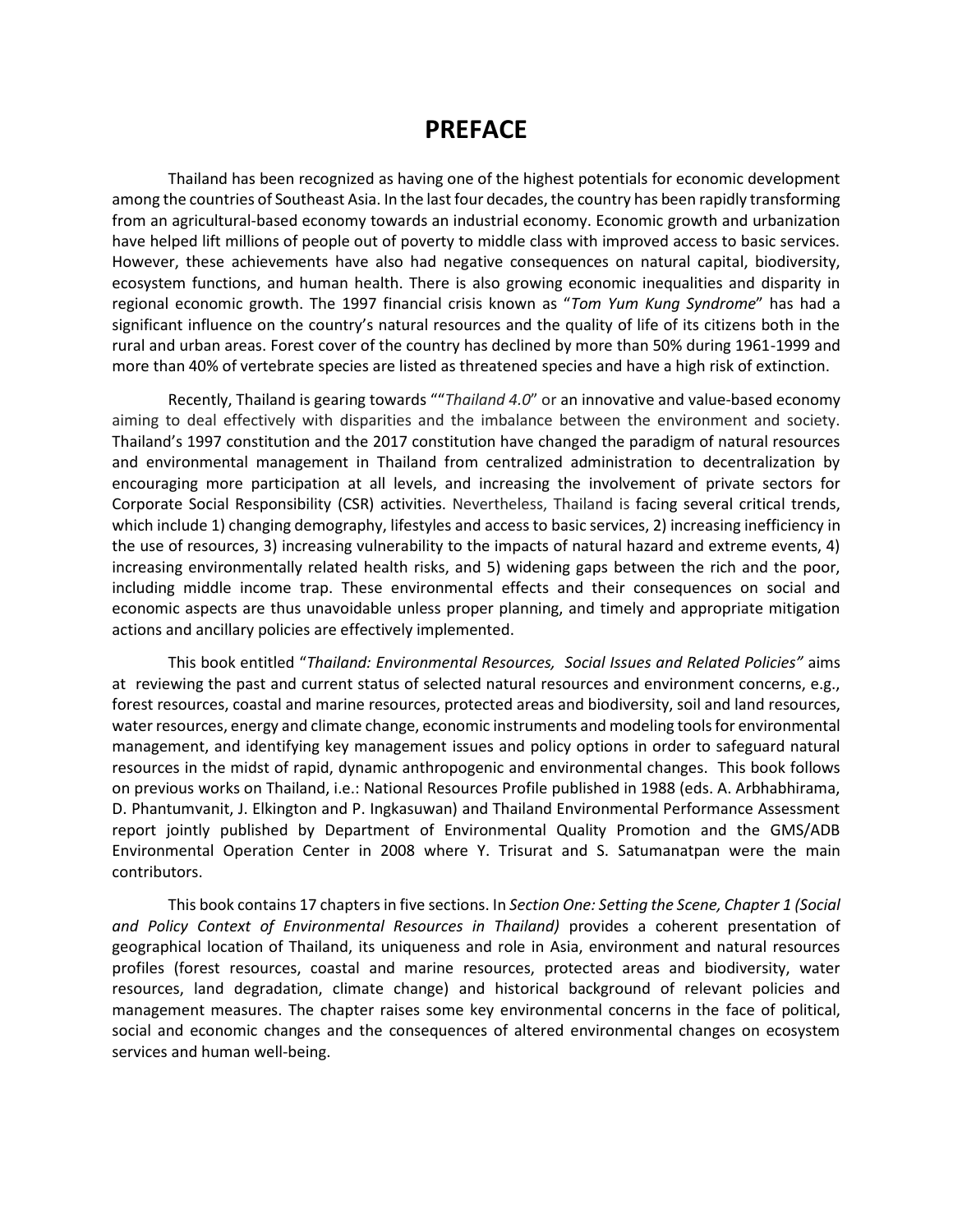*Section Two: Physical Environment and Natural Resources* presents the overview of environment and natural resources in Thailand. Each of eight chapters in this section chapter covers the drivers, pressures, state and policy responses related to different natural and environmental resources. *Chapter 2 (Socio-economic Drivers to Land Use/Land Cover Change in Nan Province, Thailand)* reviews and describes past, present and future land use/land cover in Nan province based on different socio-economic scenarios by 2030. Using a spatially explicit land allocation model (CLUEs) projects the future landuse/land-cover patterns in Nan province in northern Thailand, the study area as a proxy for forest and land-use/land cover management in Thailand because of political and public concern. The province had 74% of forest cover in 2004 and declined to 61% in 2016. The current cover is greater than the national average of 31.5% as the more than 70% of province is classified as headwatershed and slope complex. Despite slope complex has to be protected for forest by law, deforestation issue is becoming more severe nowadays and future climate change will amplify this issue (e.g. floods and landslide in wet season and drought in dry season) and will result in biodiversity loss. The paper also highlights the linkage between land use change and ecosystem services.

*Chapter Three* (*Management of Thailand's Protected Areas with Adaptation to a Changing Environment*) presents the history of Thailand's protected area system since 1962, related legislation, current extents and future plan. At present although the total protected area covers about 21% of the country's land area, which is greater than the 17% designated in the Aichi target 11 of the Convention on Biological Diversity, some ecosystems are not adequately represented in the current protected area categories. Most protected areas are situated in high altitudes, where biological diversity is less than in lowlands. In addition, they are mainly found in the north and the western part of the country. In addition, this chapter also presents some on-going innovation approaches (e.g., biodiversity corridors, transboundary biodiversity conservation, and adaptation to future trends in land-use and climate change) developed in order to mitigate the negative impacts and to enhance management planning of Thailand's protected area system.

*Chapter 4* (*Moving towards Co-existence and Conservation Partnership***)** presents the shared history between human and wildlife interactions in Thailand, and anthropogenic land use changes and human activities that have caused several conservation-related conflicts, especially human-wildlife conflict (HWC). To address the HWC problem, this chapter exhibits important case studies between human and Asian elephants, gaurs, and monkeys, and depicts the conflicts between different groups of people about Asian hornbills. This chapter reviews various approaches used for resolving conflicts, then highlights the conflict mitigation tools useful to transform conflicts into co-existence between people and wildlife and create partnerships for wildlife conservation. Finally, lessons learned from Thailand about HWC are presented including identifying those related to capacity, tools, research, management, and policies.

*Chapter 5* (*Water Resources Management in Thailand: Challenges and Opportunities*) reviews general situation of water resources across the regions in Thailand, then discuses a number of measures for management and planning (e.g., watershed classification, land use measures, water resource conservation policy and management measures). Flood and drought situations and trends, as well as climate change related impact and adaptation policy and management measures are included. This chapter also presents on-going water resources management and plans aiming at resolving the above obstacles in a more effective manner.

*Chapter 6* (*Climate Change and Sustainable Groundwater Management in Thailand*) presents groundwater situation in Thailand. Groundwater is an important source of water for socio-economic development in Thailand. This chapter discusses groundwater storage in all 25 river basins of Thailand, especially the Chao Phraya-Tha Chin Basins located in the Central Plain. Despite the significant contribution of groundwater to the socio-economic development of the country, there are several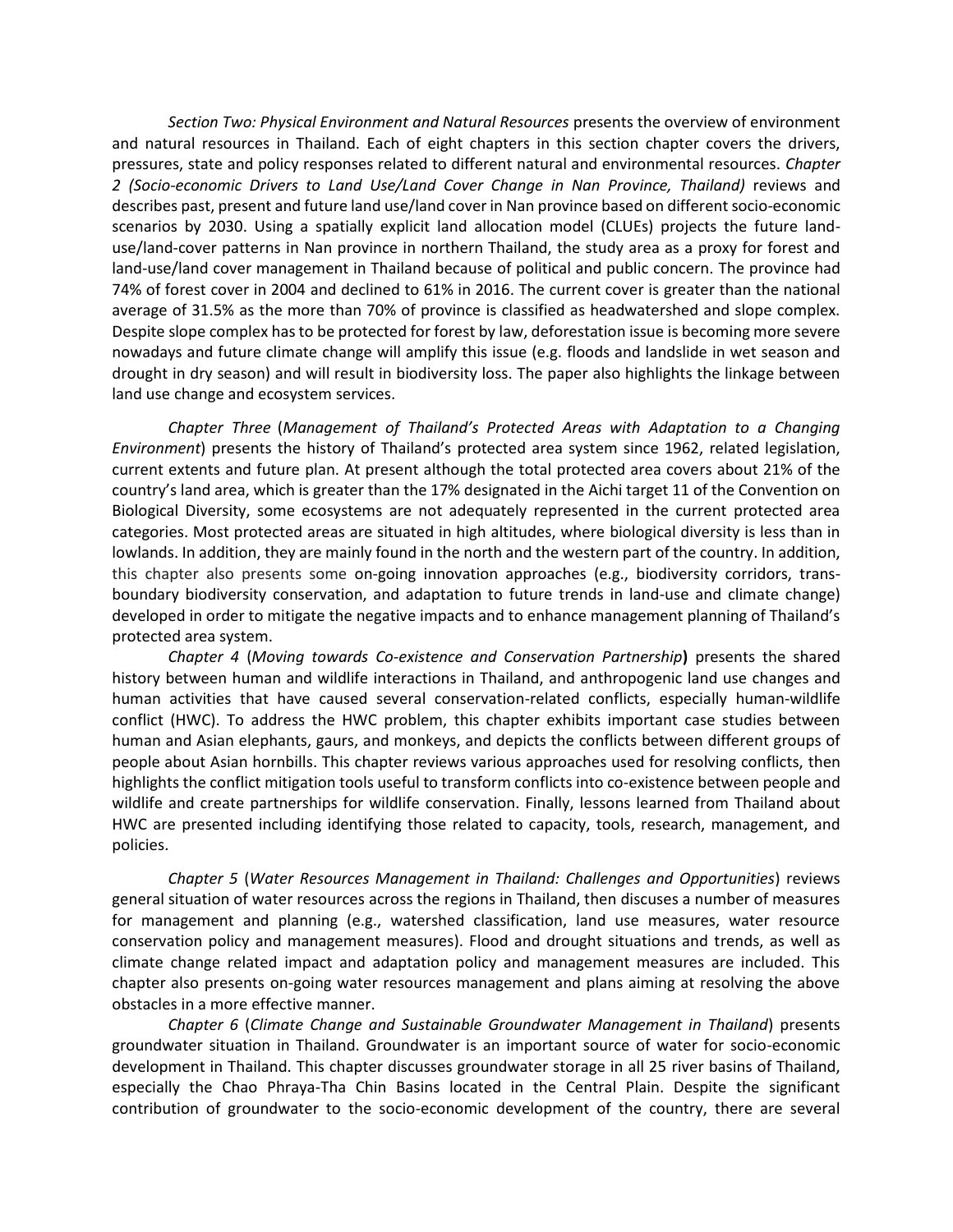problems related to groundwater development and management in Thailand. Groundwater table depletion, land subsidence, groundwater contamination and sea water intrusion are the major challenges related to groundwater in Thailand. This chapter provides an overview of current groundwater issues and examines the potential and negative effects of climate change on the groundwater resources in Thailand. It also explores opportunities for adaptation to the potential impacts of climate variability and change.

*Chapter 7* (*Future Trends in Energy and Climate Change in Thailand)* presents past and present green-house gases (GHG) emission from different sectors in Thailand and reviews the Alternative Energy Development Plan and Integrated Energy Blueprint. Thailand aims to reduce 7-20% of current GHG emission from industrial sector, and holds a promising future in energy generation from the renewable energy sources of 30-40% by 2036. Based on these commitments, this chapter explores various strategies for reducing GHG emissions. Stakeholders and policymakers jointly collaborate to implement the low carbon green growth policy, which suggests economic activities that are environmentally friendly, and generate less carbon or are carbon-free, as well as energy efficient.

*Chapter 8* (*Environment and Health in Thailand: Investigating Epidemiological Trends of Three Infectious Diseases to Infer Scenario*s) compares the trends in infectious diseases in Thailand and other Southeast Asian countries. Special attention is paid to leptospirosis, or scrub typhus, that can help at disentangling drivers of their epidemics, i.e. climate variability, wildlife, habitat use, livestock and socioeconomics. In addition, this chapter briefly explores how scenarios and prospective relating to health and environmental changes are necessary objectives. Finally, this chapter advocates for more integrated studies at both regional and local levels to investigate human / animal / environment interface, which may help to better infer environmental risks for humans and ultimately improve health surveillance systems.

*Section Three: Governance and Management*, through chapter 9-13, provides essential management mechanisms and governance for environmental and natural resources management in Thailand at local and national scales. *Chapter 9 (Community Participation in Songkhla Lake Watershed Management* presents a case of Songkhla Lake watershed to tackle with water related problems by highlighting the historical process of lake watershed management institutions while identifying key issues and challenges of watershed management in Songkhla Lake. This watershed has encountered strong anthropogenic pressures, such as industrial development, urbanization, increased population, which caused severe problems related to land destruction and degradation, water yield and water quality. To cope with these issues, this chapter argues about how both top-down and bottom-up approaches can be set up for institutional mechanisms to achieve sustainable environmental and socio-economic development of local communities. Importantly, it also provides insights on roles of top-down and bottom-up watershed management among relevant stakeholders, which can be applicable in other watersheds as well.

*Chapter 10 (Adaptive Integrated Lake Basin Management – The Case of the Songkhla Lake Basin, Thailand)* is about developing a specific social-ecological system to evaluate governance performance of Songkhla lake basin in southern Thailand. The chapter demonstrates the use of an adaptive integrated management tool to qualitatively and quantitatively assess the social-ecological system of the basin, and determine the governance performance status of the Songkhla Lake.

*Chapter 11 (Governance Challenges for the Sustainability of Marine and Coastal Resources***)**  identifies critical trends for marine and coastal resources management in Thailand, of which deterioration in governance or the widening gap between policies and laws and their implementation as of major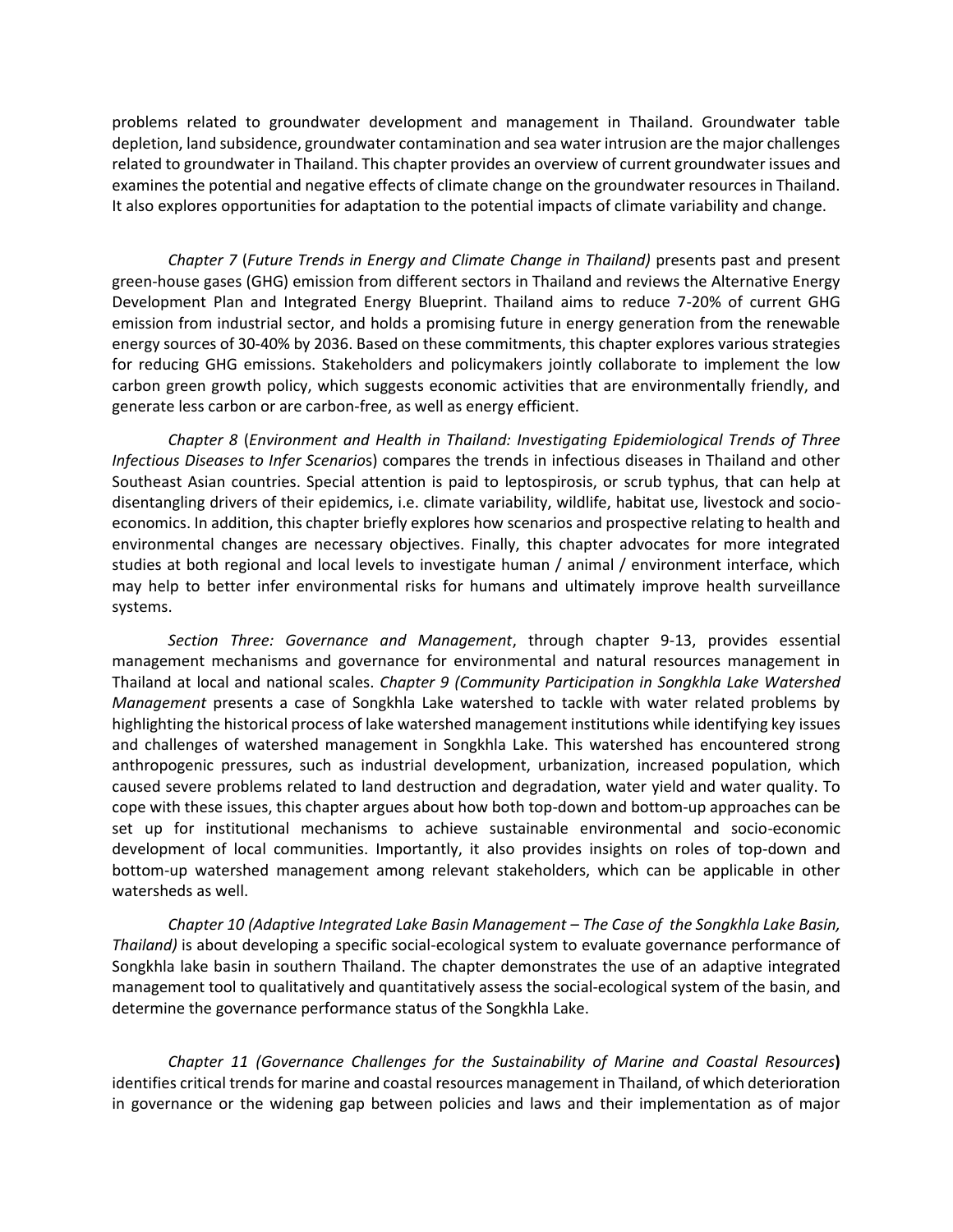importance, particularly in coastal areas where sustainable development is difficult to achieve. The governance gaps are contributing to another critical trend – increasing inefficiency in the use of resources. In addition, this chapter determines key weaknesses in the governance of marine and coastal resources: 1) inadequate sector integration and coordination among all levels of government, 2) limited capacity and role of local leadership, 3) inadequate communication and information dissemination, and 4) insufficient stakeholder participation in making and implementing decisions. Potential resolution measures are recommended.

*Chapter 12* (*Institutional Development of Natural Resources Governance: The Cases of Forests and Lands*) reviews mechanism development for natural resources management in Thailand in order to understand effective management for particular conditions of the national governance. This chapter demonstrates that the institutional analysis and development is the key tool to synthesize institution structures and their roles in Thai society and the ways in which they develop to reducing conflicts of resource uses among stakeholders (e.g. government, NGOs and local communities) and to empower local people to find solutions for preventing environmental problems.

*Chapter 13* (*Climate Change Adaptation and Women's Political Participation in Thailand: An Analysis of Transnational Advocacy Networks*) determines the role of women in natural resources management in particular climate change adaptation. Thai women also face both gender inequality, discrimination and sexism. This chapter explains how women overcome both gender and environmental issues to improve their quality of life. Through case studies and the analysis of a women's transnational advocacy group, this chapter notes that women are engaged in activities that promote climate change adaptation while improving their political positions in ways that bypass traditional avenues of progress.

*Section Four: Global Initiatives and Economic Tools* provides case studies to use the Intergovernmental Platform for Biodiversity and Ecosystem Services (IPBES) Framework and economic tools for effective natural resources management and to enhance human well-being. *Chapter 14 (IPBES Scenarios and Models: Filling the Gaps on Biodiversity Conservation and Ecosystem Services)* briefly presents the IPBES conceptual framework, which explains the relationships for the conservation and sustainable use of biodiversity and ecosystem services, human well-being and sustainable development. It also explains the roles of scenarios and models within the context of IPBES, including direct and indirect drivers to changes and impacts on biodiversity and ecosystem services and types of scenarios and models. Two specific case studies of different geographic scales, 1) land use effects on water yield and sediment at Wang Thong watershed in Petchabun province of Thailand, and 2) climate change impact on rice production in the Lower Mekong Basin are elaborated. This chapter also envisions how IPBES scenarios and models will contribute to Aichi targets 2020 and UN sustainable development goals (SDGs) 2030.

*Chapter 15* (*Society's Preference for Ecosystem Services from Irrigated Rice Areas: A Case Study in Northeast Thailand*) investigates social preferences for ecosystem services provided by rice irrigated agriculture in Thailand. It was found that non-monetary ranking of these services can provide robust insights into societal demands and their heterogeneity. The averaged preferences ranked by order included economic, social, environmental and regulating services, as well as cultural and recreational services. Furthermore, the ecosystem service preferences were influenced by age, agricultural working experience, household income, education, and occupation. Although farmers are dependent upon environmental and social functions for daily livelihood, cash incentive was the most important factor that encouraged farmers to focus only on food production and ignore other services. This chapter also discussed a future pathway for a more balanced system of incentives for rice farmers.

*Chapter 16 (Payment for Ecosystem Services Scheme in the Mae Sa Watershed, Thailand)* presents a pilot study of integrated community-based forest and catchment management through an ecosystem